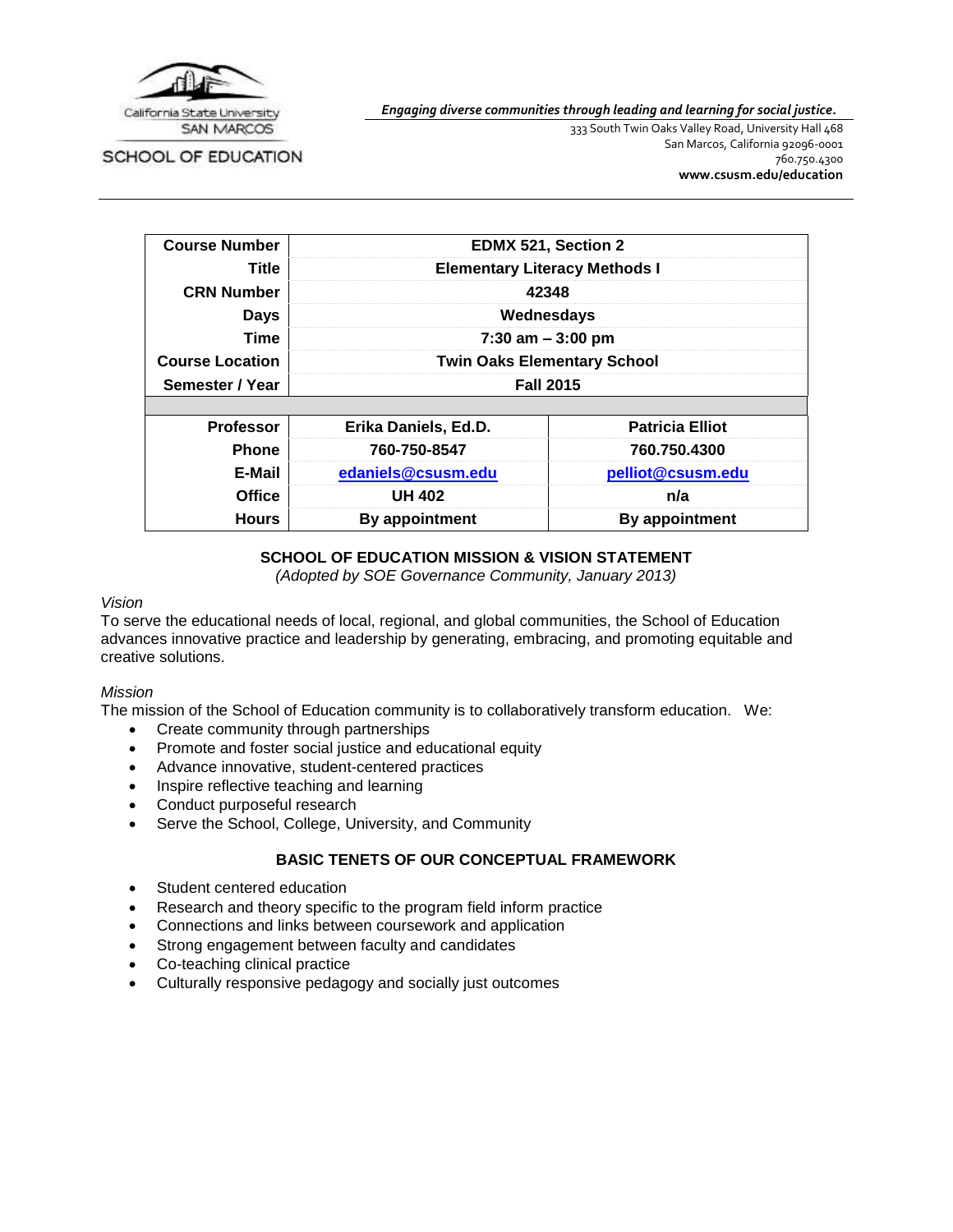# **TABLE OF CONTENTS**

| 10 |
|----|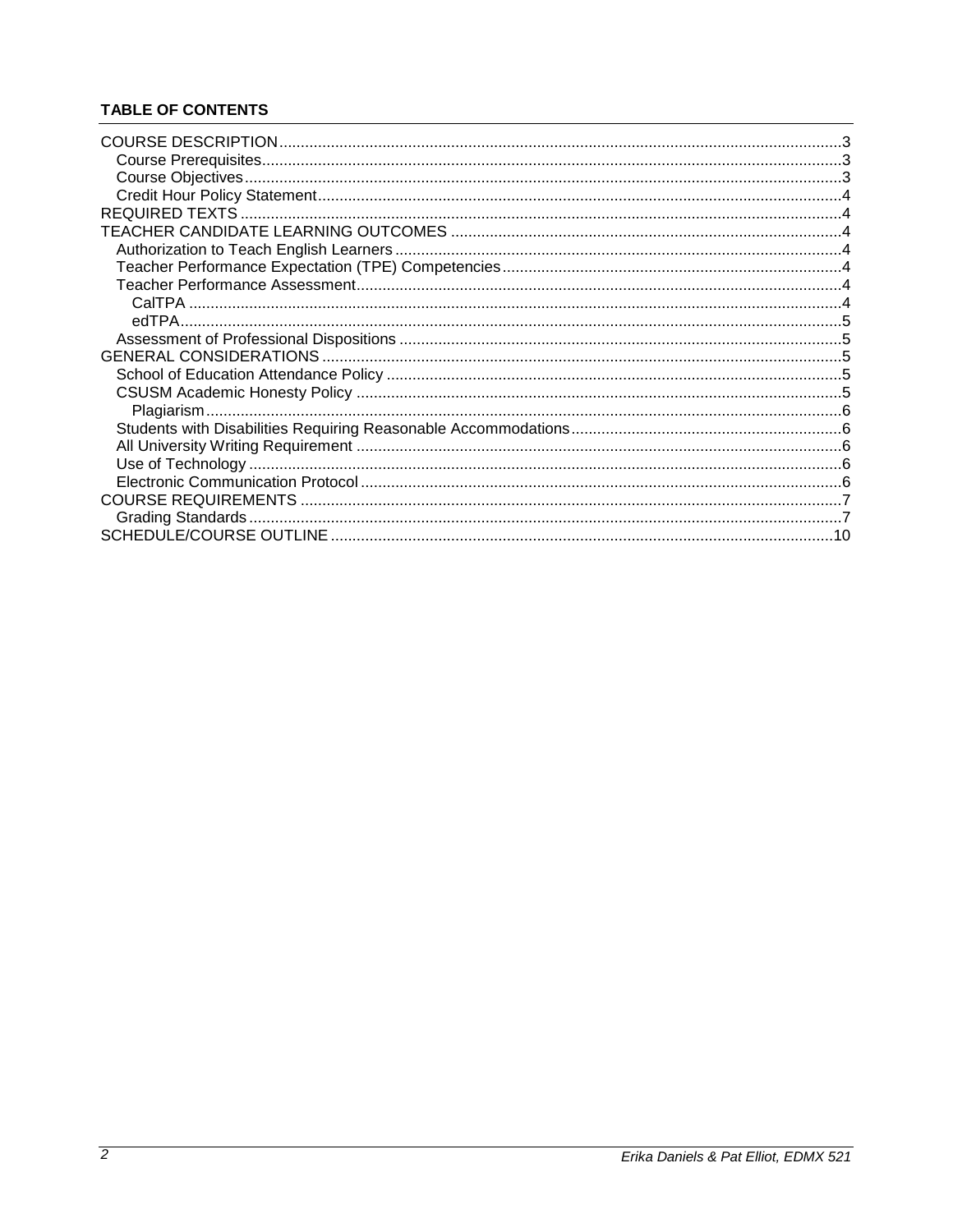### **COURSE DESCRIPTION**

<span id="page-2-0"></span>The primary aim of this course is for students to develop an understanding of the theory, methodology, and assessment of English-Language Arts and second language learning in integrated and inclusive elementary and middle school classrooms.

### <span id="page-2-1"></span>**Course Prerequisites**

Admission to the SOE Education Specialist credential program

### <span id="page-2-2"></span>**Course Objectives**

KNOWLEDGE - Teacher candidates will:

- Gain an understanding of how a first and second language is acquired.
- Gain an understanding of the reading process and its relationship to thought, language and learning and the knowledge of reading content including: word analysis, fluency, vocabulary- academic language- and background knowledge, reading comprehension, literary response and analysis.
- Gain understanding of how to learn to read and write in first and second languages.
- Become familiar with how to deliver a comprehensive program of systematic, explicit instruction in reading, writing, listening, and speaking aligned to the California Common Core State Standards.
- Become familiar with multiple monitoring measures within the three basic types of assessments to determine students' progress towards state adopted content standards.
- Become familiar with differentiated reading instruction and interventions to meet the needs of the full range of learners (including struggling readers, students with special needs, English learners, speakers of non-standard English, and advanced learners) who have varied reading levels and language backgrounds.

SKILLS - Teacher candidates will:

- Become sensitive observers of children's language using behaviors.
- Demonstrate knowledge and ability to utilize multiple monitoring measures within the three basic types of assessments to determine students' progress towards state adopted content standards: entry level assessment for instructional planning, monitoring student progress, post test or summative assessment.
- Be able to analyze and interpret results [of children's reading and writing behaviors] to plan effective and differentiated instruction and interventions.
- Demonstrate knowledge of components of effective instructional delivery in reading, writing and listening and speaking.
- Develop the ability to select appropriate materials and instructional strategies to meet the individual needs of students and use State Board of Education (SBE)-adopted core instructional materials for both instruction and intervention.
- Develop the ability to differentiate literacy instruction in order to provide Universal Access.
- Learn how to organize the classroom for teaching reading and writing to the full range of learners (including struggling readers, students with special needs, English learners, speakers of nonstandard English, and advanced learners) who have varied reading levels and language backgrounds

ATTITUDES AND VALUES – Teacher candidates will:

- Develop an appreciation for the natural language abilities children possess for processing and producing print.
- To appreciate the need and value of integrating reading writing into all curricular areas
- Affirm the importance of a rich environment for an effective language arts program.
- Develop a sensitivity to and appreciation for culturally and linguistically diverse learners.
- Develop a sensitivity to and appreciation for the importance of reading and writing for students' own personal and professional growth.
- Develop a respect for each student, his/her abilities and background and the student's right to instruction that meets his/her individual needs.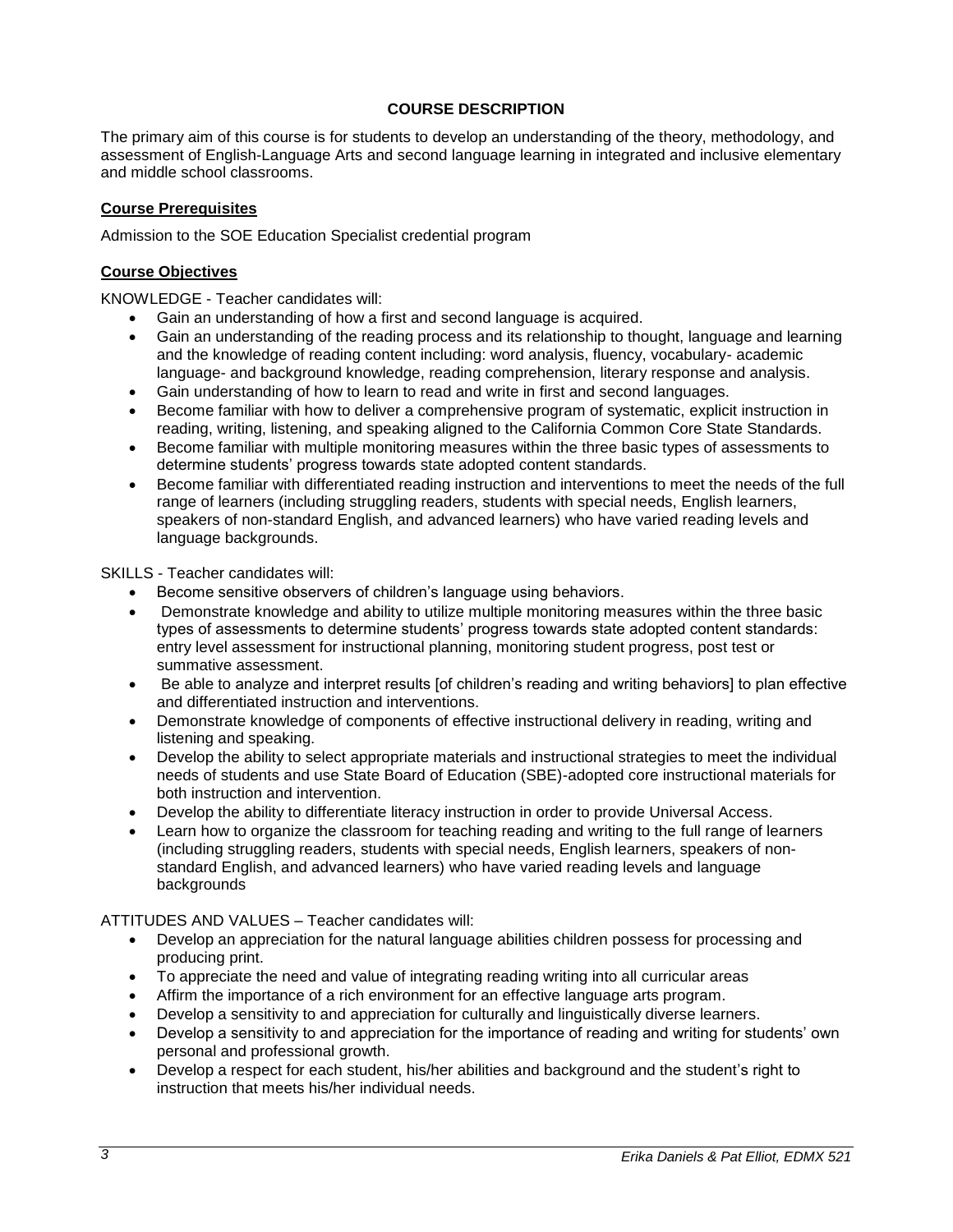### <span id="page-3-0"></span>**Credit Hour Policy Statement**

Per the University Credit Hour Policy: Students are expected to spend a minimum of two hours outside of the classroom each week for each unit of credit engaged in learning. For this course with three weekly hours of instruction, you should plan on spending an additional six hours engaged in study, review, and planning.

### **REQUIRED TEXTS**

<span id="page-3-1"></span>Cooper, J. D., Kiger, N., & Robinson, M. (2014). *Literacy: Helping Students Construct Meaning, 9th Edition.* Upper Saddle River, NJ: Prentice Hall. ISBN: 978-1-111-35392-6.

*\*Note: This text must be either purchased or rented from the university bookstore, an online retailer, or the publisher. To save money or to spread out the cost, chapters can be purchased one at a time and/or the ebook can be rented from the publisher.*

### **TEACHER CANDIDATE LEARNING OUTCOMES**

#### <span id="page-3-3"></span><span id="page-3-2"></span>**Authorization to Teach English Learners**

This credential program has been specifically designed to prepare teachers for the diversity of languages often encountered in California public school classrooms. The authorization to teach English learners is met through the infusion of content and experiences within the credential program, as well as additional coursework. Candidates successfully completing this program receive a credential with authorization to teach English learners. *(Approved by CCTC in SB 2042 Program Standards, August 02)*

### <span id="page-3-4"></span>**Teacher Performance Expectation (TPE) Competencies**

The course objectives, assignments, and assessments have been aligned with the CTC standards for the Special Education Credential. This course is designed to help teachers seeking a California teaching credential to develop the skills, knowledge, and attitudes necessary to assist schools and district in implementing effective programs for all students. The successful candidate will be able to merge theory and practice in order to realize a comprehensive and extensive educational program for all students. You will be required to formally address the following TPEs in this course:

TPE 1A—Subject Specific Pedagogical Skills for Multiple Subject Teaching Assignments (Reading-Language Arts)

### <span id="page-3-5"></span>**Teacher Performance Assessment**

Beginning July 1, 2008 all California credential candidates must successfully complete a state-approved Teacher Performance Assessment (TPA), as part of the credential program of preparation. During the 2015- 16 academic year the CSUSM credential programs will use either the CalTPA (California Teacher Performance Assessment) or the edTPA (Educative Teacher Performance Assessment).

<span id="page-3-6"></span>Check with your program coordinator to determine which assessment is used for your credential program.

### **CalTPA**

To assist with your successful completion of the CalTPA, a series of informational seminars are offered over the course of the program. TPA related questions and logistical concerns are to be addressed during the seminars. Your attendance to TPA seminars will greatly contribute to your success on the assessment. The CalTPA Candidate Handbook, TPA seminar schedule, and other TPA support materials may be found on the SOE website: <http://www.csusm.edu/education/CalTPA/ProgramMaterialsTPA.html>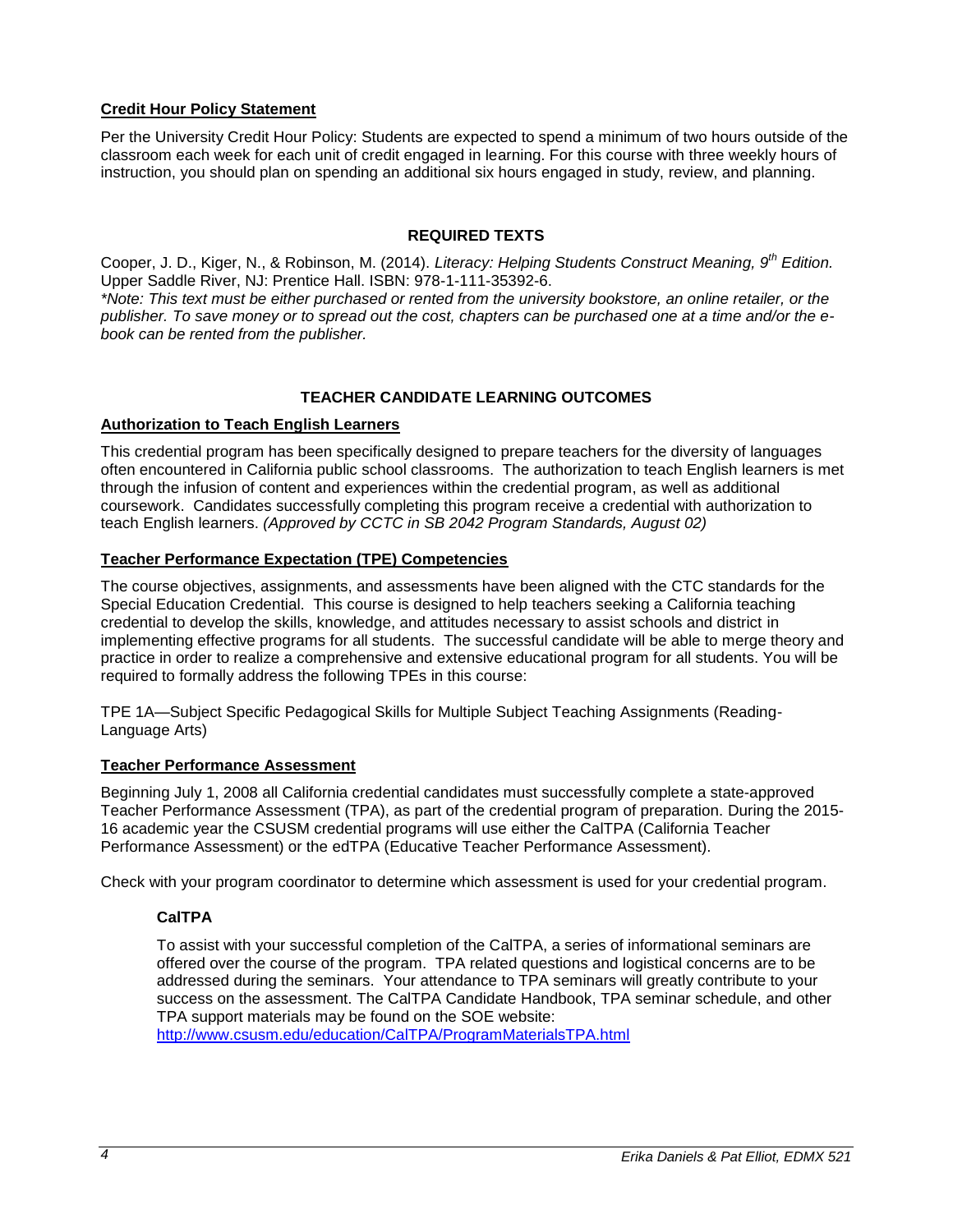### <span id="page-4-0"></span>**edTPA**

Beginning in fall 2015, for newly entering initial candidates, the CSUSM assessment system is the edTPA. To assist with your successful completion of the edTPA, a capstone class is part of your curriculum. In this class edTPA related questions and logistical concerns are addressed. Additional support materials are available on the edTPA website: [http://www.edtpa.com/PageView.aspx?f=GEN\\_Candidates.html](http://www.edtpa.com/PageView.aspx?f=GEN_Candidates.html)

Additionally, to support your success in your credential program and with TPA, SOE classes use common

pedagogical language, lesson plans (lesson designs), and unit plans (unit designs).

# <span id="page-4-1"></span>**Assessment of Professional Dispositions**

Assessing a candidate's dispositions within a professional preparation program is recognition that teaching and working with learners of all ages requires not only specific content knowledge and pedagogical skills, but positive attitudes about multiple dimensions of the profession. The School of Education has identified six dispositions – social justice and equity, collaboration, critical thinking, professional ethics, reflective teaching and learning, and life-long learning—and developed an assessment rubric. For each dispositional element, there are three levels of performance - *unacceptable*, *initial target*, and *advanced target*. The description and rubric for the three levels of performance offer measurable behaviors and examples.

The assessment is designed to provide candidates with ongoing feedback for their growth in professional dispositions and includes a self-assessment by the candidate. The dispositions and rubric are presented, explained and assessed in one or more designated courses in each program as well as in clinical practice. Based upon assessment feedback candidates will compose a reflection that becomes part of the candidate's Teaching Performance Expectation portfolio. Candidates are expected to meet the level of *initial target* during the program.

### **GENERAL CONSIDERATIONS**

### <span id="page-4-3"></span><span id="page-4-2"></span>**School of Education Attendance Policy**

Due to the dynamic and interactive nature of courses in the School of Education, all candidates are expected to attend all classes and participate actively. At a minimum, candidates must attend more than 80% of class time, or s/he may not receive a passing grade for the course at the discretion of the instructor. Individual instructors may adopt more stringent attendance requirements. Should the candidate have extenuating circumstances, s/he should contact the instructor as soon as possible. *(Adopted by the COE Governance Community, December, 1997).*

**For this course, students missing one and one/half or two days will see their grades reduced by one full grade. Students missing two and one/half or three days will see their grades reduced by two full grades. Leaving early or arriving late by more than 15 minutes constitutes an absence. Illness and emergencies are considered on a case-by-case basis, and notification of an absence does not constitute an excuse.**

### <span id="page-4-4"></span>**CSUSM Academic Honesty Policy**

Students will be expected to adhere to standards of academic honesty and integrity, as outlined in the Student Academic Honesty Policy. All assignments must be original work, clear and error-free. All ideas/material that are borrowed from other sources must have appropriate references to the original sources. Any quoted material should give credit to the source and be punctuated accordingly.

Academic Honesty and Integrity: Students are responsible for honest completion and representation of their work. Your course catalog details the ethical standards and penalties for infractions. There will be zero tolerance for infractions. If you believe there has been an infraction by someone in the class, please bring it to the instructor's attention. The instructor reserves the right to discipline any student for academic dishonesty, in accordance with the general rules and regulations of the university. Disciplinary action may include the lowering of grades and/or the assignment of a failing grade for an exam, assignment, or the class as a whole.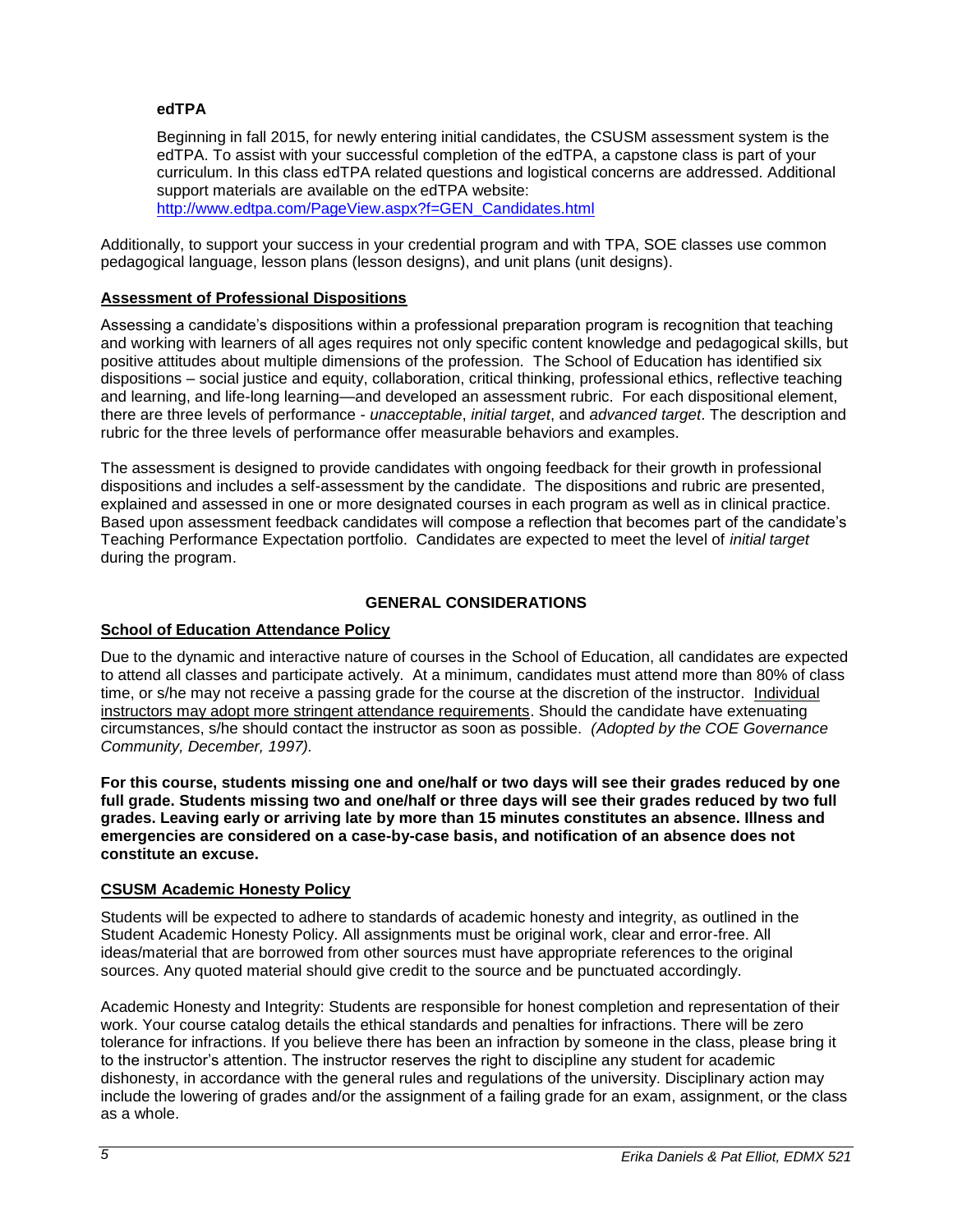Incidents of Academic Dishonesty will be reported to the Dean of Students. Sanctions at the University level may include suspension or expulsion from the University.

<span id="page-5-0"></span>Refer to the full Academic Honesty Policy at: [http://www.csusm.edu/policies/active/documents/Academic\\_Honesty\\_Policy.html](http://www.csusm.edu/policies/active/documents/Academic_Honesty_Policy.html)

### **Plagiarism**

As an educator, it is expected that each candidate will do his/her own work, and contribute equally to group projects and processes. Plagiarism or cheating is unacceptable under any circumstances. If you are in doubt about whether your work is paraphrased or plagiarized see the Plagiarism Prevention for Students website [http://library.csusm.edu/plagiarism/index.html.](http://library.csusm.edu/plagiarism/index.html) If there are questions about academic honesty, please consult the University catalog.

#### <span id="page-5-1"></span>**Students with Disabilities Requiring Reasonable Accommodations**

Students with disabilities who require reasonable accommodations must be approved for services by providing appropriate and recent documentation to the Office of Disabled Student Services (DSS). This office is located in Craven Hall 4300, and can be contacted by phone at (760) 750-4905, or TTY (760) 750- 4909. Students authorized by DSS to receive reasonable accommodations should meet with their instructor during office hours or, in order to ensure confidentiality, in a more private setting.

#### <span id="page-5-2"></span>**All University Writing Requirement**

Every course at the university must have a writing requirement of at least 2500 words. The requirement is met in this class through the signature assignments as described below.

#### <span id="page-5-3"></span>**Use of Technology**

Candidates are expected to demonstrate competency in the use of various forms of technology (i.e. word processing, electronic mail, Moodle, use of the Internet, and/or multimedia presentations). Specific requirements for course assignments with regard to technology are at the discretion of the instructor. Keep a digital copy of all assignments for use in your teaching portfolio. All assignments will be submitted online, and some will be submitted in hard copy as well. Details will be given in class.

#### <span id="page-5-4"></span>**Electronic Communication Protocol**

Electronic correspondence is a part of your professional interactions. If you need to contact the instructor, email is often the easiest way to do so. It is my intention to respond to all received e-mails in a timely manner. Please be reminded that e-mail and on-line discussions are a very specific form of communication, with their own nuances and etiquette. For instance, electronic messages sent in all upper case (or lower case) letters, major typos, or slang, often communicate more than the sender originally intended. With that said, please be mindful of all e-mail and on-line discussion messages you send to your colleagues, to faculty members in the School of Education, or to persons within the greater educational community. All electronic messages should be crafted with professionalism and care.

Things to consider:

- Would I say in person what this electronic message specifically says?
- How could this message be misconstrued?
- Does this message represent my highest self?
- Am I sending this electronic message to avoid a face-to-face conversation?

In addition, if there is ever a concern with an electronic message sent to you, please talk with the author in person in order to correct any confusion.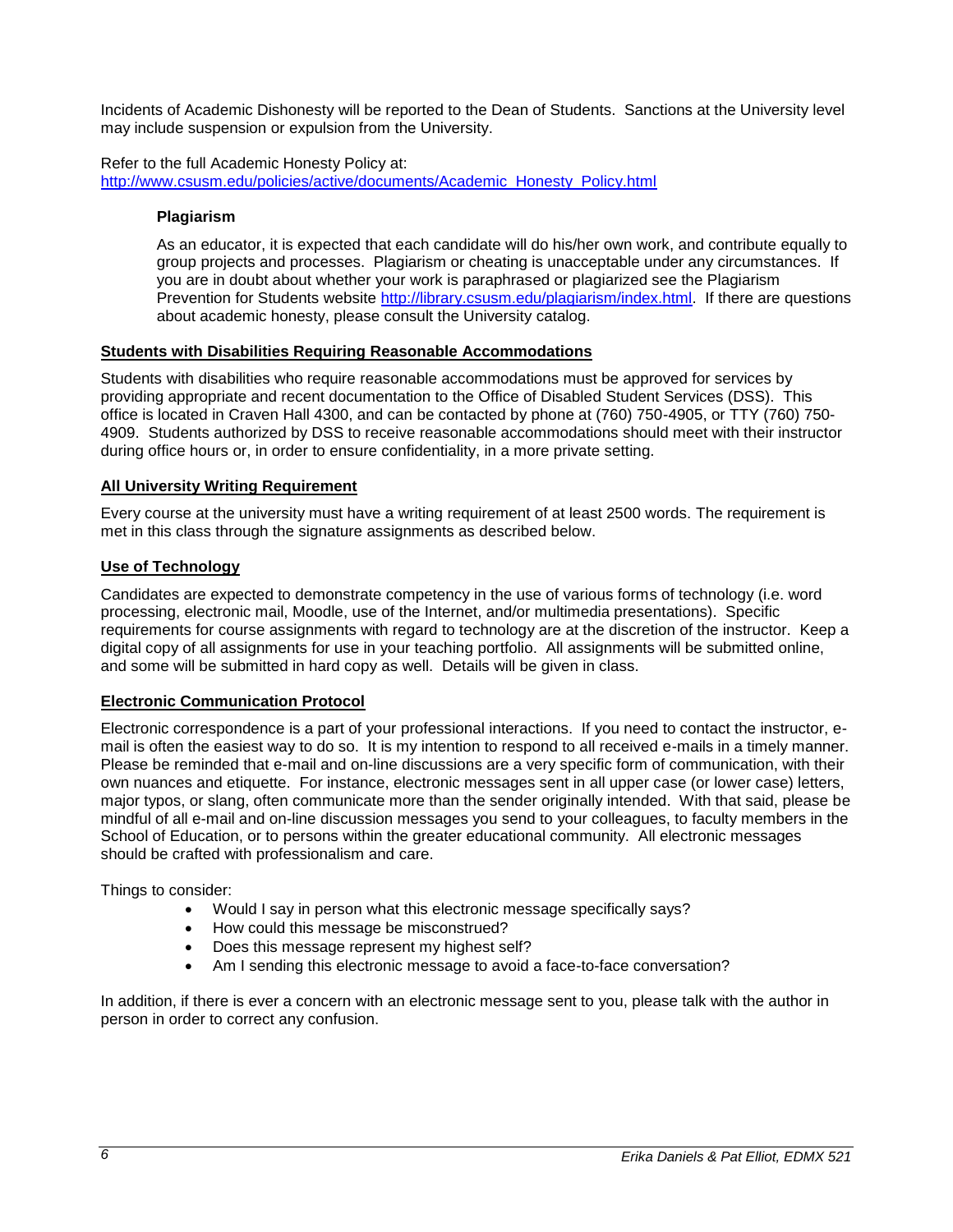### **COURSE REQUIREMENTS**

## <span id="page-6-1"></span><span id="page-6-0"></span>**Grading Standards**

Assignments are to be submitted by midnight on the specified due date. Hand-written work is not accepted, and all documents should use 12 point Times New Roman. Edit assignments prior to submission to ensure the text is error-free and the ideas are logically and concisely presented. All citations, where appropriate, should use American Psychological Association (APA) 6<sup>th</sup> edition. Rubrics for each assignment are posted in our Cougar Courses container.

| А    | 93-100 | А- | 90-92 |           |       |
|------|--------|----|-------|-----------|-------|
| B+   | 87-89  | в  | 83-86 | <b>B-</b> | 80-82 |
| $C+$ | 77-79  | C  | 73-76 | $C-$      | 70-72 |

| <b>Assignment</b>                                                       | <b>Points</b><br><b>Possible</b> |
|-------------------------------------------------------------------------|----------------------------------|
| First Grade Observation (September 30, 2015)                            | 30                               |
| Investigating Literacy Assessments (October 7, 2015)                    | 25                               |
| Literacy Lesson Plan (October 14, 2015)<br>Focus: Reading Comprehension | 30                               |
| Journal (October 21, 2015)                                              | 15                               |
| <b>Total Points</b>                                                     | 100                              |

### *FIRST GRADE OBSERVATION (Due on Cougar Courses: September 30, 2015)*

In both the Literacy courses (EDMX 521 and EDMX 622), you will study topics in literacy instruction related to RICA domains and essential for helping all students develop as strong readers, writers, speakers, and listeners.

| <b>RICA DOMAINS</b>                                          |  |  |
|--------------------------------------------------------------|--|--|
| Embedded in each area: Assessment, Universal                 |  |  |
| Access/Differentiated Instruction, Oral Language and Writing |  |  |
| Domain 1: Planning Reading Instruction based on Assessment   |  |  |
| Domain 2: Word Analysis                                      |  |  |
| Domain 3: Fluency                                            |  |  |
| Domain 4: Vocabulary, Academic Language, and Background      |  |  |
| Knowledge                                                    |  |  |
| Domain 5: Comprehension                                      |  |  |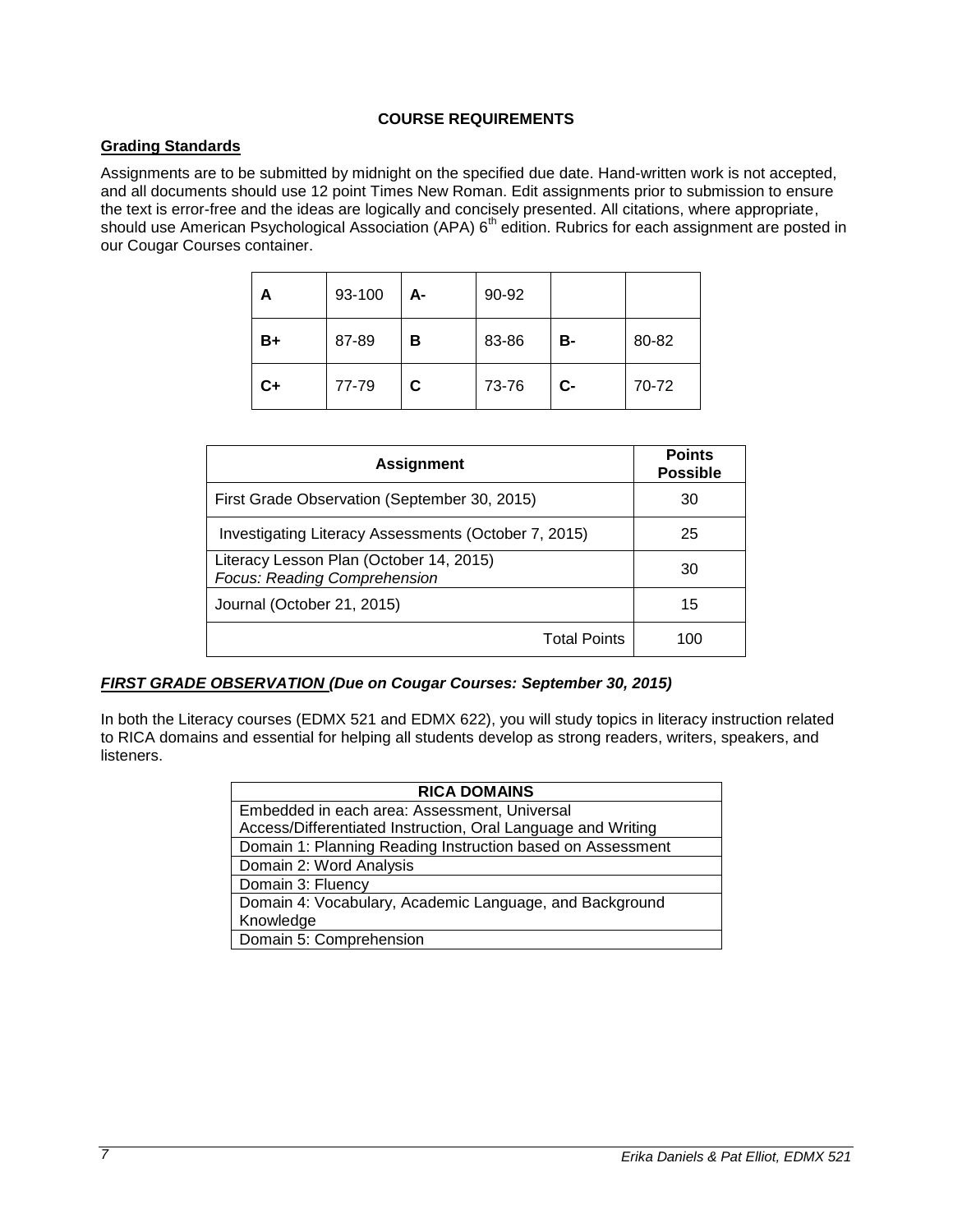You will spend the morning of September 23 in a first grade classroom of your choice (or at Twin Oaks Elementary) to observe literacy instruction:

- Phonemic Awareness and Phonics
- Concepts About Print
- **Spelling**
- Reading Comprehension
- Oral Language Development
- Vocabulary Development
- Writing

After our in-class debrief, reflect upon what you saw and how it connected (or did not connect) to the theories you are learning this semester. Think about why the teacher made the pedagogical decisions that he/she did. Use the following questions to guide your reflection but do not think of them as a checklist to answer.

- 1. How was the room organized, the physical layout?
- 2. Was there a classroom library? Was it organized in any particular way?
- 3. What opportunities did students have for independent reading? Did they choose what they read?
- 4. Did the teacher work in small groups? How were the groups organized? How were students placed in groups?
- 5. How did the teacher differentiate instruction? How did she meet the needs of all the students?
- 6. What was the rest of the class doing when the teacher worked in small groups?
- 7. What literacy concepts (see list above) did you observe?
- 8. Did you notice a difference between teaching and assigning?
- 9. Did the teacher read aloud? What? For how long?
- 10. How much time was spent on reading instruction?
- 11. Was it a literacy rich environment? How so?
- 12. Was there evidence of student work in the room? What kind?
- 13. Did you see any kind of reading assessment? What was it? What was being assessed?
- 14. What else did you notice?

Your final reflection will be a narrative about what you saw and your analysis of those observations.

### *INVESTIGATING LITERACY ASSESSMENTS (Due on Cougar Courses: October 7, 2014)*

This assignment is designed to familiarize you with assessment as a way of collecting evidence about student learning. In class we will discuss the purpose of various entry-level, progress-monitoring, and summative assessment tools so that you learn to make informed decisions in your own practice.

You will then identify two ways of assessing various literacy concepts (as described in the RICA) by completing an assessment menu. A rubric and more detailed template are posted in our Cougar Courses container; please use the template in the container for your work.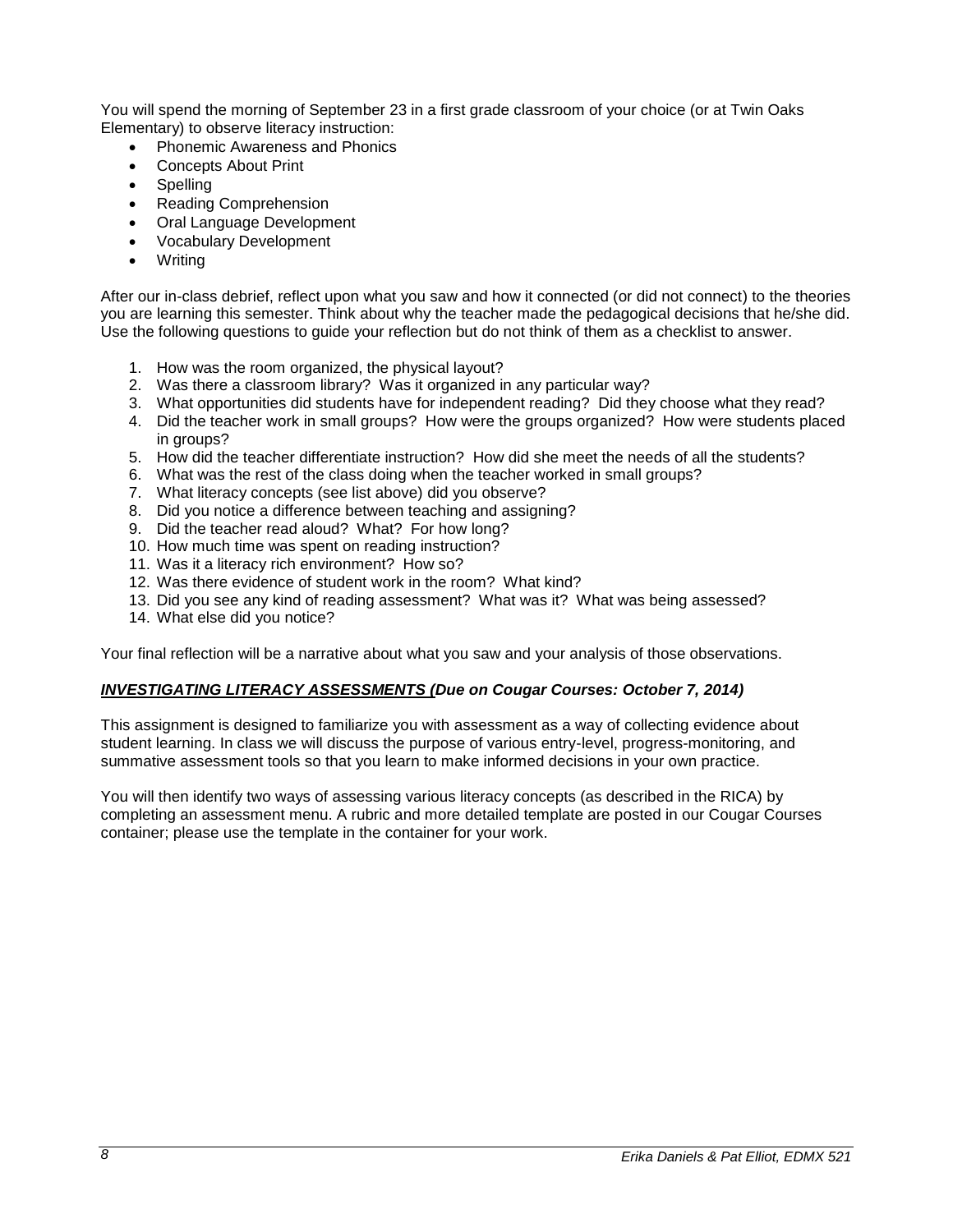| <b>ASSESSMENT MENU</b>               |                                                                                               |                                                                 |                                                                                               |                                                                 |
|--------------------------------------|-----------------------------------------------------------------------------------------------|-----------------------------------------------------------------|-----------------------------------------------------------------------------------------------|-----------------------------------------------------------------|
| <b>RICA Domain</b>                   | <b>Assessment #1:</b><br>What is it? What is<br>its purpose? What<br>data will you<br>gather? | Is it entry-level,<br>progress-<br>monitoring, or<br>summative? | <b>Assessment #2:</b><br>What is it? What is<br>its purpose? What<br>data will you<br>gather? | Is it entry-level,<br>progress-<br>monitoring, or<br>summative? |
| Word analysis                        |                                                                                               |                                                                 |                                                                                               |                                                                 |
| Fluency                              |                                                                                               |                                                                 |                                                                                               |                                                                 |
| Academic<br>language &<br>vocabulary |                                                                                               |                                                                 |                                                                                               |                                                                 |
| Comprehension                        |                                                                                               |                                                                 |                                                                                               |                                                                 |
| Background<br>knowledge              |                                                                                               |                                                                 |                                                                                               |                                                                 |

### *READING COMPREHENSION LESSON PLAN (Due on Cougar Courses: October 14, 2015)*

Following the lesson plan format you will learn in EDMX 511, design a lesson where you teach a **reading comprehension strategy** to any grade level. It can be small group or whole group instruction as long as you are explicitly teaching the students one aspect of becoming a proficient reader. This lesson MUST explicitly teach a reading comprehension strategy, and the focus in 622 will be writing strategies. Reading comprehension strategies will be taught during each Wednesday class session.

### *JOURNAL (Due in class: October 21, 2015)*

You will engage in an ongoing discussion with your professor and your classmates about the readings as they connect to our in-class discussions. Keep your reading notes in the same location as your notes from class. You will read each week's readings BEFORE class starts and respond to them in the journal. You may focus on themes you notice or questions you have or you may respond with your overall thinking on the topic. Bring your journal to class each week because we will share the journals with each other and respond to each other's writing.